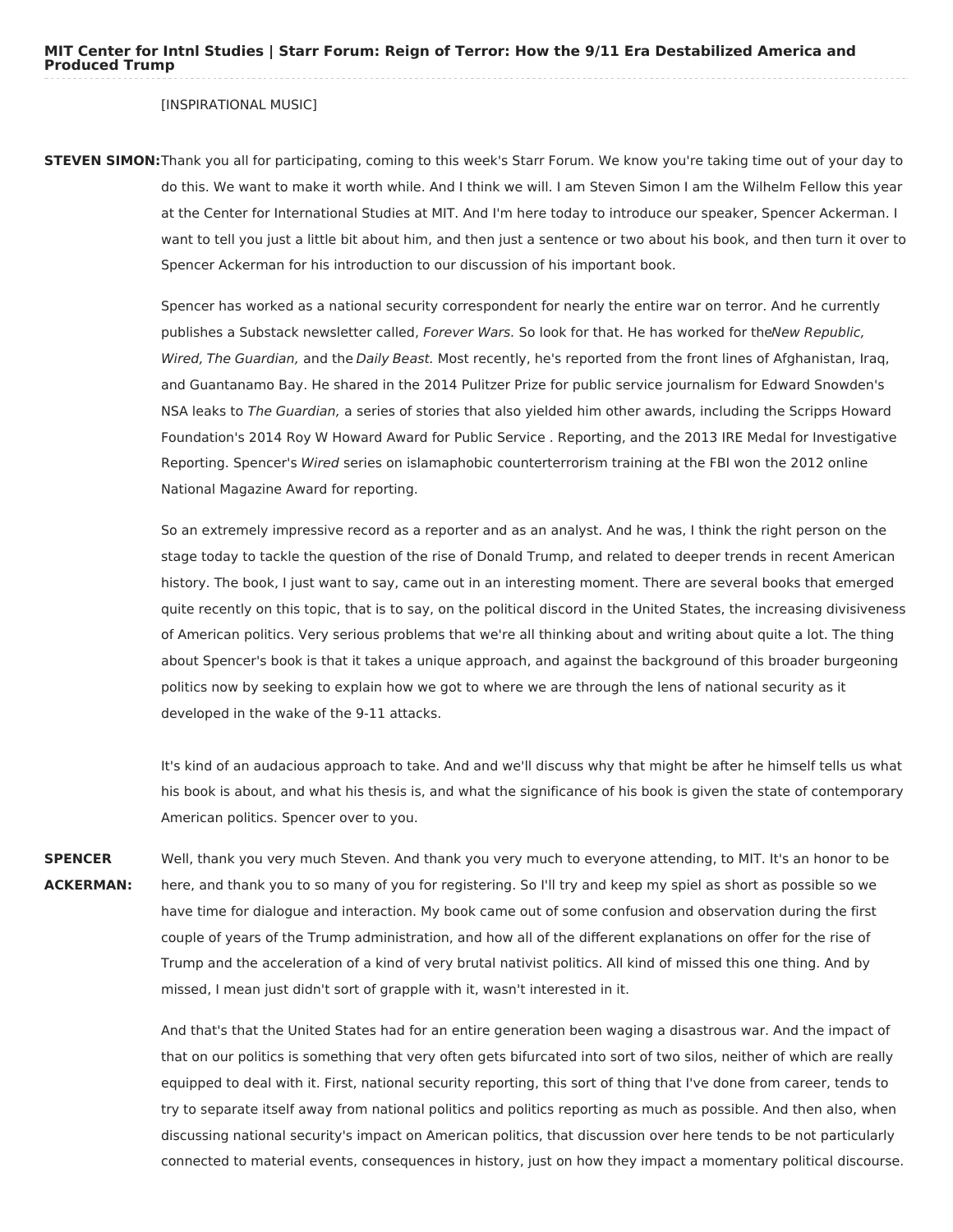And so what I sort of traced back inReign of Terror was how the 911 era, the era that starts in American history. After the attacks of 9/11, opens a door to allow the empowerment of a tremendous amount of racist, nativist, and violent impulses that are extant throughout American history. The war on terror doesn't really create its own things outside of the narrow technocratic senses. But it does in fact allow a politics of extreme racialization, aw we'll see American Muslims, immigrants more broadly experiencing, as well as the creation of an apparatus. I shouldn't say the creation so much as the reorientation and empowering of an apparatus of repression that starts as an emergency measure, but to become the new status quo, resetting the boundaries between liberty and security in its wake. And then ultimately, in the 2010s achieving a kind of symbiosis with the mode of capitalism that we're currently under, what the Harvard Business School Professor Emerita Shoshana Zuboff calls surveillance capitalism.

And now in the book, I sort of go across these 20 years of history, institutionally, operationally, politically, and culturally to talk about the 9-11 era, and the meaning of the war on terror, 9-11's impact on American politics. And to just go kind of mashing up institutionally and operationally real quick, it's important to talk about what the war on terror is. Very often, we think of it, particularly when we use terms like the forever war and so forth, as something that happens exclusively overseas, as synonymous with Afghanistan, with the Iraq war, with to be frank about it, Syria, Yemen, Libya, Pakistan, Somalia, Mali, Niger, the battlefields of the war on terror, which are quite expansive. But in fact, it is also simultaneously something that's happening inside the United States.

And what is that? I think it's best expressed by the CIA's former Counterterrorism Chief in 2002 testimony, a guy named Cofer Black, he'll go on to advise the presidential candidate Mitt Romney in 2012, when he very bluntly says in congressional testimony, after 9-11, the gloves come off. What are the gloves? The gloves are the law, and adherence to the rule of law, and understanding that politically, institutionally, legally, there are things and boundaries beyond which the institutions of the security state must not trod. The Constitution in other words.

So to go through this really quickly to give a sense of what I mean, a lot of this will be familiar to people here. But just to make it concrete, the NSA violates the Fourth Amendment and previously unimaginable scale. It will reflect a lot of the culture of the war on terror when in leaked documents that we learned from Edward Snowden, it will refer in placeholder texts to people it's putting under surveillance as, and forgive my language, this is theirs and not mine, Mohammed Raghead at Yahoo.com, things like that. The CIA tortures, including sexually tortures, in a warren of secret prisons that brutalized at least 119 people, and feeds an untold number more into its allies torture chambers.

Under pressure from the White House, it provides intelligence analysis as a pretext for a war of aggression. Later on, it will conduct drone strikes and what recently has been uncovered, will also engage in its own bulk surveillance involving Americans data. The FBI conducts raids nationwide of roundups of American Muslims, and then spends decades coercing people into informing on their friends and neighbors, including placing spies in places of worship. The NYPD, which is the country's largest police force, becomes in my hometown of New York City, effectively a secret police including with CIA people detailed to it, that infiltrate Muslim neighborhoods without any suspicion of crime, it's a practice they call raking. And this will lead them into such absurdities as spying on a student organization's whitewater rafting trip.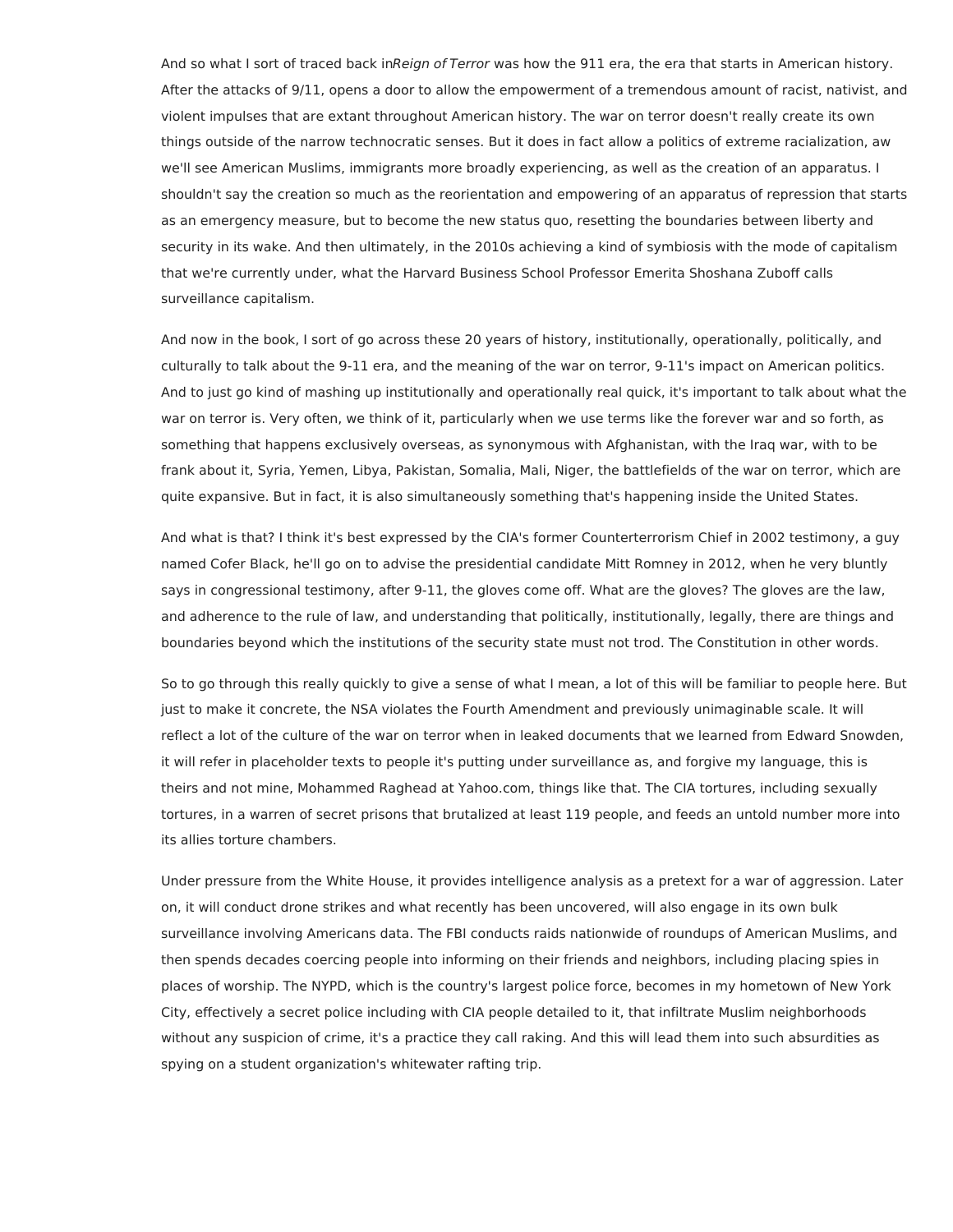The establishment of a Department of Homeland Security that places immigration in the context of counterterrorism, and what will become more important kind of in the sort of middle 2010s, it's also a mechanism for redistributing public money to police departments under the pretext of counterterrorism and obtaining new resources like drones and cell towers simulators, who ultimately end up as is kind of a way of funding police operations, while militarizing. The Pentagon does this as well, but the Department of Homeland Security's funding mechanisms just dwarfs this. The military, it becomes a permanent jailer at Guantanamo Bay. It also practices torture, including sexual assault there, and also throughout Iraq and Afghanistan. Its leadership, the military leadership, acquiesces to wars of aggression. It consistently lies to the public about prospects for success in those campaigns. SEAL Team Six, already very poor case institutionally in good order and discipline, is empowered by the war on terror and commits war crimes, including mutilation of corpses which become widespread and covers it all up.

Throughout all of this, we'll turn politically, the war on terror is a bipartisan and elite enterprise. It was never something demanded by the public, as testified to the fact that so much of this both in conception, in operation, and in maintenance is surrounded in sometimes outright deceit, other times manipulative language, and other times very euphemistic language. Political and economic elites in both parties, often with tacit or outright support from the security leadership, present an open ended war that lacks a clear definition of the enemy. That's the meaning of the phrase war on terrorism, and considers that the only serious response to 9-11.

They reject, and this becomes a key aspect culturally of what the war on terror is, that the United States foreign policy in the Middle East bears any responsibility for the attack, and accordingly the war on terror intensifies a violent approach to the Middle East, North Africa, and Southwest Asia. While conservatives and liberals attempt distinct and at times divergent approaches to the issues prompted by the war on terror, they share a foundation of American exceptionalism whereby not only does America deserve its global hegemony, thanks its two uniquely virtuous position in global affairs. But the rules America and its allies place upon the world don't need to bind Washington.

Now to be a bit self-critical, elite journalists on both the left and the right share these presumptions, and in the main, operate within them to provide an analytic framework that presumes both America's innocence, and the necessity of the war on terror. So much public discourse of the war on terror occurs within that framework. What is the war on terror culturally? First, it's what we understand now using some contemporary language, is the cancel culture. Witness someone like Susan Sontag, one of the Premier American figures in literature after 9-11 is vilified until the end of her life, because she writes three paragraphs for the New Yorker about a week and a half after 9-11 talking about how America is insisting so much on its innocence as a way of licensing things to come, not thinking historically about what material forces it unwittingly contributed to bringing about terror in the United States, and then treating it all is as kind of an infantile process.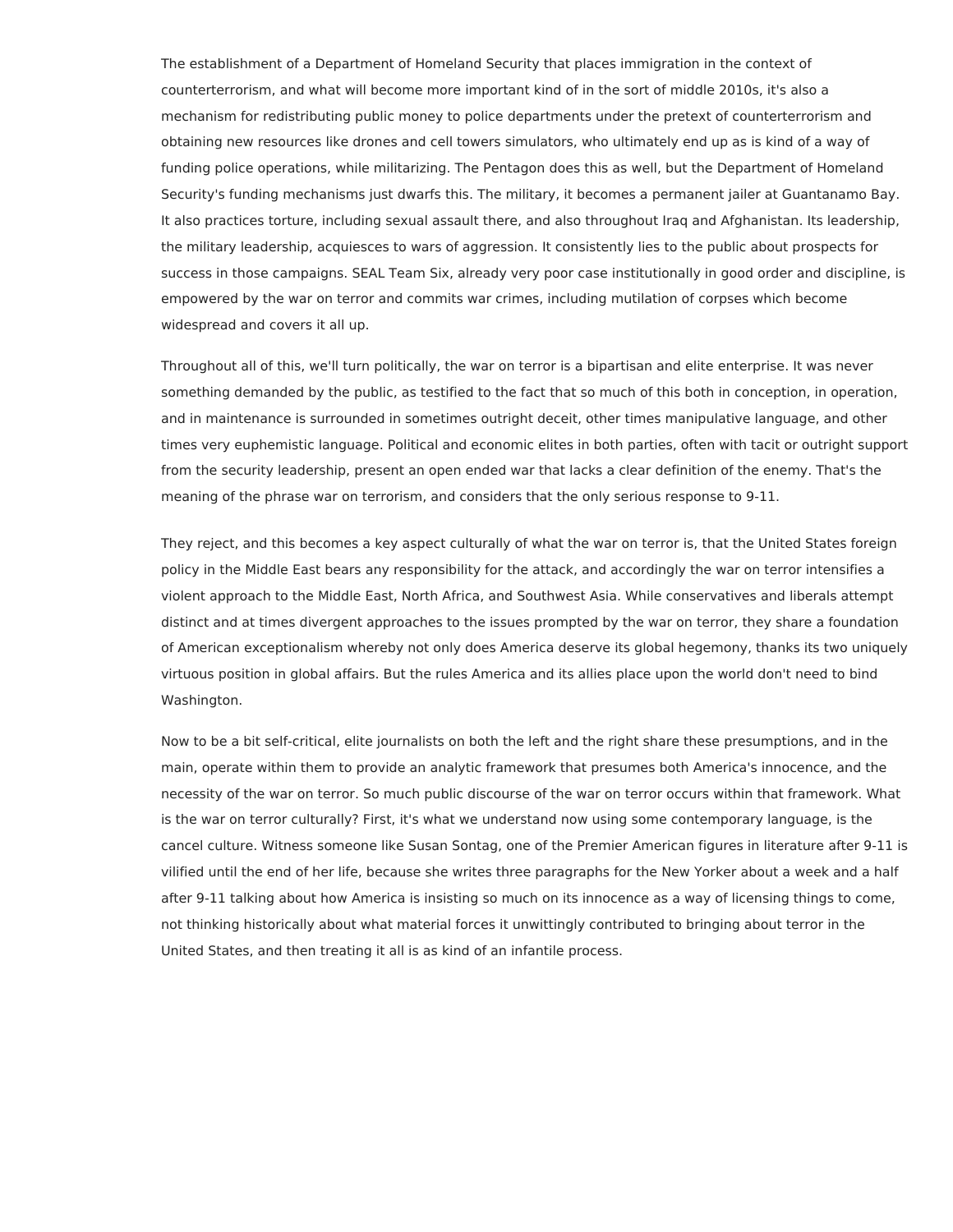MSNBC literally fires Phil Donahue, the cable host for opposing the Iraq invasion. There is a fetishization of the security services and especially the military. For liberals, this is a conscious overcorrection of how the culture remembers Vietnam era military service. The defining cultural figure of 9-11 is Jack Bauer, a fictional character from a Fox TV show called 24. This guy is a torturer licensed by the United States to stop terrorism. And his real enemies are in fact terrorists as the show unfolds, but bureaucrats, civil libertarians, journalists, and politicians who inhibit him from torturing evil people. There's an amazing quote in 2006 from one of the right's most important legal figures, the late Supreme Court Justice Antonin Scalia in which he says, hey Jack Bauer saved Los Angeles. Are you going to prosecute Jack Bauer for his methods?

What else it is culturally is a racialization of American Islam. You see this starting with President Bush. The right interprets 9/11 and metaphysical terms, discusses it in terms of good and evil, all to avoid a discussion of material circumstances, and to license violence. It cultivates a widespread social and political understanding, and see this with NSA language I mentioned before, that Muslims in Islam threaten America. And it works to distinguish white supremacist violence, which is so potent six years before in the Oklahoma City attack, as something other than terrorism. The war on terror instructs that terrorism isn't a thing that peoples and states do. It's a thing that only some people are. The war on terror's iconography is a man with a flag, a gun, and implied in the background, a cross, a Jack Bauer figure.

Politically, what happens most astonishingly from the perspective of those who watch this war and those who carry it out, is that it's a disaster. And the experience of that disaster prompts a variety of political responses, particularly from establishment figures. The Democratic Party, starting from the very beginning of the war on terror, acquiesces to it, embraces it out of a very deep political fear of irrelevance. The Republican Party exploits that fear to the absolute hilt. And then, what they seem not to get after the Iraq war becomes a debacle, the Afghanistan war becomes a debacle, and even despite successes like the killing of Osama bin Laden, there is no effort at wrapping this all up into something with a finite and sensible conclusion that looks something like victory.

On the left, this results in, during the Obama administration not only the entrenchment of the war, but the reconfiguration of it after sanding off a lot of its more cruder and more particularly sort of epically violent, in the case of torture, edges to it, to something that looks more technocratic and is more sustainable. This is something that the right interprets through its fury at Obama. And through that fury, understands Obama in the context of what the war on terror has taught people, that Barack Obama according to the conspiracy theories spread about him, is a foreign Muslim who is not a political opponent, but in fact an enemy, an ally of the terrorist groups that the United States has to fight lest it ultimately experience 9/11, after 9/11, after 9/11.

And that's what the war on terror culturally becomes during the Obama presidency. The meme of birtherism really shows you how all of these things in the context of the emergency nationally speaking of the war on terror use all of the nativism, all the extant racism. It's not that the War on Terror is the only thing that produces Trump. Really far from it. But it is in fact a place of understanding where the nativist movement goes, and what opportunities it will ultimately take hold of, and what tools it will use when in power.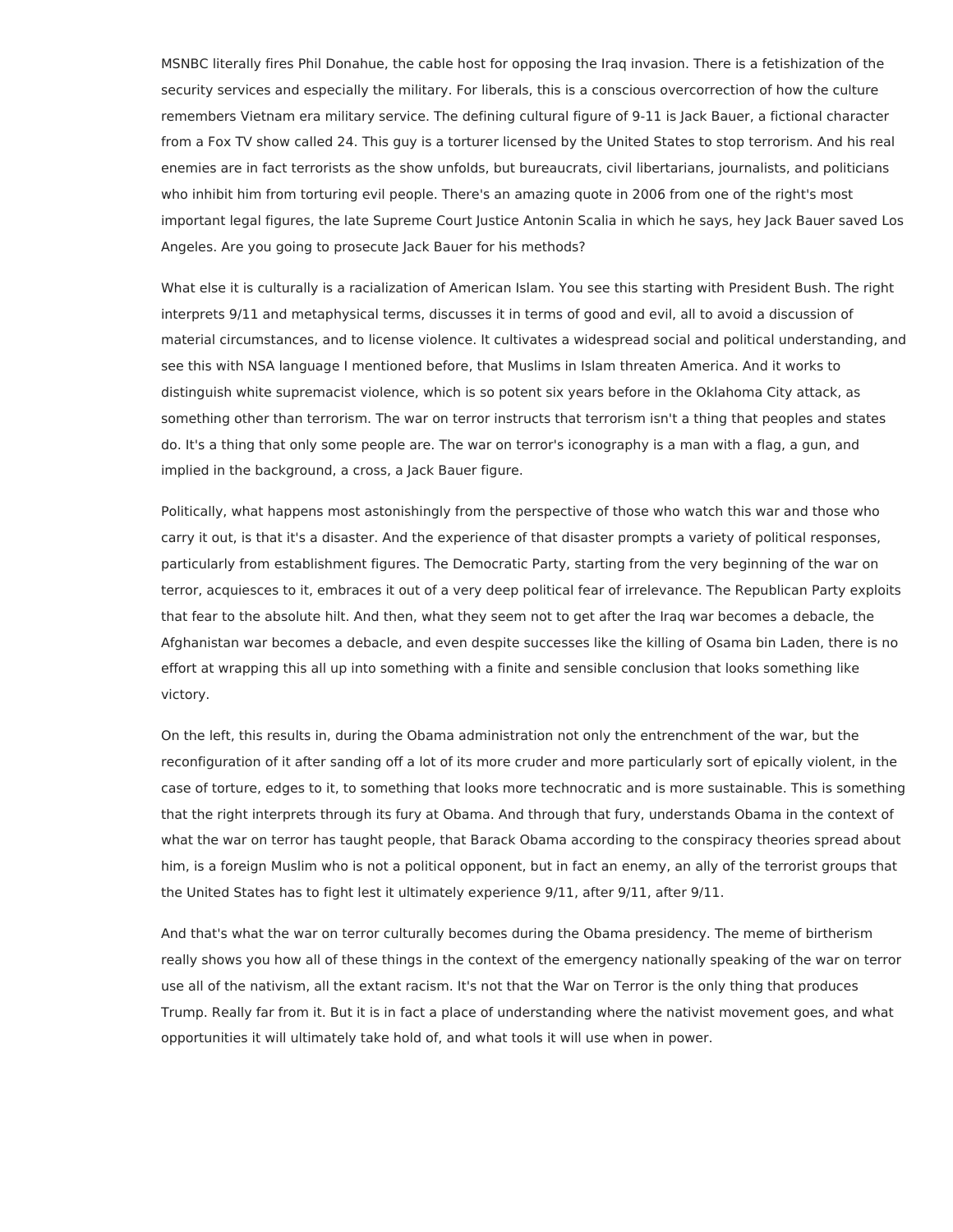Under the Trump administration we see this really enforced, not only from all of the war on terror figures surrounding Trump, whether it's Mike Flynn, or his first department of Homeland Security Chief John Kelly, or Gina Haspel, one of the CIA's torture generation who becomes his CIA director, but you also see it in the way that he, Trump that is, expresses this fury, channels this fury while promising to dial the violence of the war on terror back up to a civilizational level at those who he sees as aligned with Barack Obama in betraying the United States. Forcing it through the prism of Obama to explain what it understands, MAGA, his movement understands, as a national humiliation, which is as Trump puts it, that we don't win anymore, that we're not taking a kind of imperial tribute in Iraq and Syria by seizing oil, and so forth.

And also, Trump understands in a way that elites who maintain ownership over the war on terror in both parties seem not to anticipate, that because of their identification with this thing that they had previously used as a mechanism for entrenching their political power, it can be used against them when the war on terror looks far more like a humiliation than a triumph. This will lead, during the Trump administration, to a conclusion that I think, in retrospect, looks pretty fordained through all of the impunity that elites maintain throughout the war on terror, which is that they will, under Trump, push the boundaries and redefine what a quote unquote terrorist is.

In the summer of 2020, against Black Lives Matter demonstrators, against people that they say are anti-fascists, and this very distinct feeling of cultural disempowerment, cultural and civilizational besiegement, military worship, law enforcement worship, and subsequent play acting of it is very clearly on display, as well as in some cases, I think something like 12% of arrests and charges thus far is actual military experience in the January 6th Insurrection.

I'll leave it there. We can talk about absolutely all of that. I apologize for speaking so long.

- **STEVEN SIMON:**No apologies are necessary. That was really bracing, and quite interesting. I've just got one sort of short question to ask. We're beginning to get some questions in the Q&A column. And we have a half an hour, a little more than half an hour. So I want to give everybody a chance to chip in. I guess my guestion is was the war on terror a sine qua non for the Trump administration?
- **SPENCER** I am afraid I am a mere journalist and will need you to translate some Latin for me.

**ACKERMAN:**

- **STEVEN SIMON:**OK, so it's really simple. Would Trump have been elected president of the United States had it not been for the war on terror?
- **SPENCER ACKERMAN:** Well, again, I don't want to portray the war on terror as a monocausal event. I don't think history works that way. I think it is a substantial motivating factor and structural factor behind his presidency. It's very important to remember, is Trump a kind of famous cultural figure during the first years after 9/11? But he very quickly aligns himself, with his media savvy, as a figure who is constantly advocating for whatever the most violent position on offer is while not committing himself so fulsomely to any specific course of action. As a protean figure, he understands how useful that is.

His rise to political power is tied intimately with the war on terror. Because his rise to political power is birtherism. Birtherism has, as its agent, not the fact of the conspiracy that Trump-- I'm sorry-- that Obama isn't an American. But it's the war on terror that makes birtherism tell people that Obama is an enemy as opposed to an opponent and a danger, a threat to them. Because he is, in fact, a foreign Muslim understood to be a terrorist.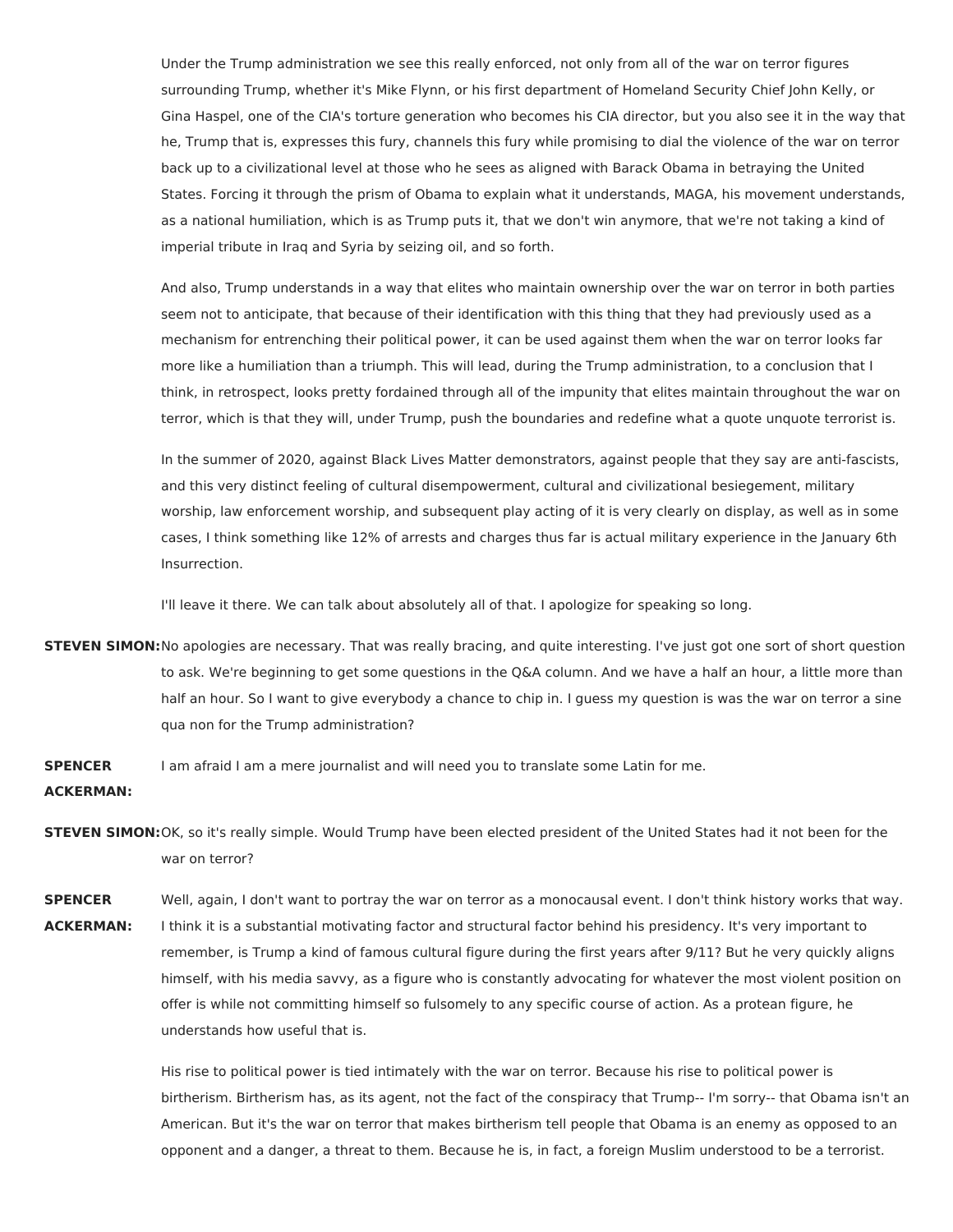And then, of course, Trump not only, in the famous Trump Tower golden elevator speech where he announces his candidacy, he's talking about ISIS constantly. ISIS, obviously, would not exist had the United States not invaded Iraq. As well, it would not have prompted the war on terror, would not have prompted the overwhelming global refugee migrations from the Middle East and Southwest Asia that become just enormous political challenges and prompt a rising nativist politics into civilizational politics in both Europe and the United States.

So I think that, most certainly, if Trump-- if there is no war on terror, I think Trump and his form, his style of politics and the constituency for it faces just obstacle after obstacle, perhaps even insurmountable ones. I don't believe that, without the accumulation of, at that point, 15 years of weariness with exhaustion with cultural bitterness and so forth, that the war on terror represents, particularly inside US politics, that Trump, in fact, is possible.

- **STEVEN SIMON:**OK. So just to sum up, you don't think Trump would have been elected president had there been no war on terror.
- **SPENCER ACKERMAN:** I think it's, for simplicity sake, sure. We can put it like that. Obviously, there's a global economic disaster created by Wall Street in 2008. That's an enormous factor. Of course, there is a ton of structural, social, and economic rot that starts in the late '70s with the rise of neoliberalism that hollows out a lot of commitments the state previously makes and a lot of democratic opportunities.

There is the hangover of the United States' unipolar moment after the fall of the Cold War, which kind of goes searching, politically speaking, for kind of enterprises like the war on terror that justified the relationship between national security and national politics. And then, of course, there is an extent cultural war between particularly elite politics and the Democratic and Republican parties that's happening in the 1990s despite the very unequally distributed but, nevertheless, certainly, comparatively speaking, period of prosperity, that the war on terror becomes an outlet for and latches itself on. But it's important to look at all of these forces that the war on terror licenses and brings back to power. And there, you can see in their admixture how they create this rather straight path for politics like Trump's.

**STEVEN SIMON:**Yeah. Before we turn to questions, I was just going to point out that Obama was elected in 2008 and reelected in 2012, despite birtherism. And even though law enforcement tended to take sometimes aggressive posture towards American Muslims, by and large, the kind of whiplash that American Muslims might otherwise have experienced after 9/11 really didn't. In part, because Trump-- I mean, in part, because Bush himself was so careful to exculpate American Muslims and insist that they had no role in 9/11. And this wasn't about Islam per se or Muslim piety and especially on the part of American Muslims.

> I think Bush did a lot of things that were really wrong, including invading Iraq, which was kind of a blunder. But it tempered the American public response, popular response to the American Muslim community, which was otherwise quite vulnerable. Now, if Trump had been president back then, well, who knows? It's kind of a wild counterfactual. But he might have whipped up the kind of anti-Muslim sentiment that actually Bush did not. And, in a way, he prepared the ground for Trump's 2008-- for Obama's 2008 victory by taking the sting out of the Muslim angle. So--

**SPENCER ACKERMAN:** Yeah. Go ahead.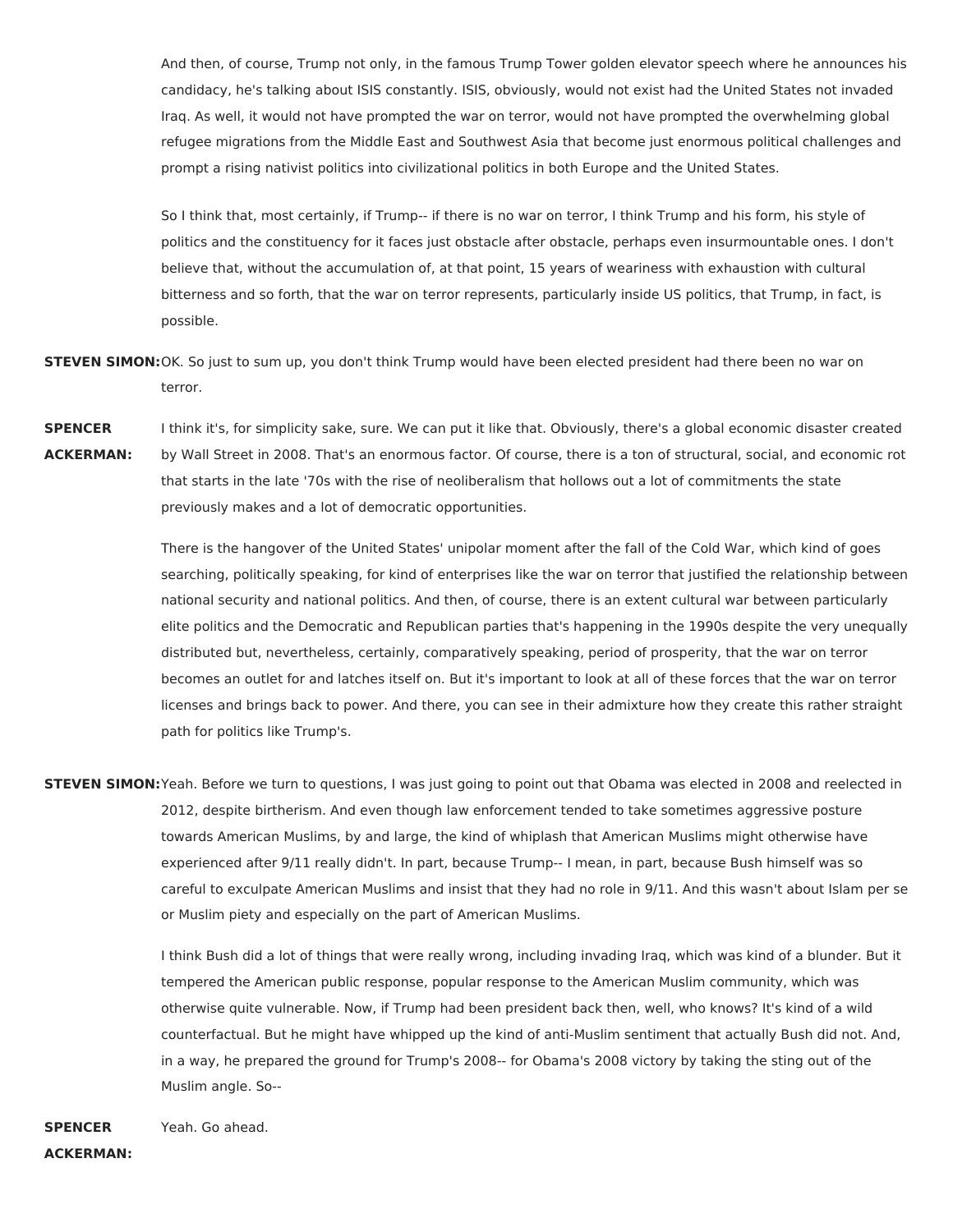**STEVEN SIMON:**I mean, it's just another way of looking at the things that you're looking at.

## **SPENCER ACKERMAN:** Well. Yeah. No. Definitely. I think we definitely disagree about that. I think, to challenge that narrative a bit, if you've spent time interviewing American Muslims about the atmosphere of the past 20 years and their experience of what political and cultural, social life has been, you get an entirely opposite story. You get a story of things like-- let me just give you one example that's very local.

I'm a native of Flatbush, Brooklyn. And part of, adjacent to Flatbush is a neighborhood, very small neighborhood called Little Pakistan. Little Pakistan, after 9/11-- and it's important to remember there are no Pakistanis implicated in 9/11. There are no Pakistanis among the hijackers and so forth.

The NYPD, what was then the immigration enforcement agency, the INS, the FBI began aggressively slipping notes underneath the doors of people in Little Pakistan telling them that they had to very urgently check in at police stations. They had to turn themselves in for detention in functionally incommunicado conditions. This happens not only in New York. This happens in Michigan. This happens in the Northern Virginia suburbs of Washington DC.

And, particularly if you listen to the experiences of youths, they talk about the ways in which they feel persecuted by even their teachers, as if they are not New Yorkers themselves. They are constantly facing a harassment that goes from cultural and religious to racial. They understand Bush's remarks about this as being essentially a wink and a nod and a mixed message.

His coalition, when you look at what Bush says, and it's true. And it's important that Bush does say that Islam is not responsible for 9/11. But then he constructs an apparatus that treats it as if it is, that all the needed components for a war on Islam already exist within the war on terror. And that is what Trump ultimately will utilize.

**STEVEN SIMON:**Spence. Good answer. To the rest of the Q&A. I don't want to--

#### **SPENCER** Yeah.

# **ACKERMAN:**

**STEVEN SIMON:**I could easily monopolize this time because it's really a fascinating conversation, especially the point that we've just been addressing. It really deserves more attention. But let's turn to others in the room. Let's go up the list.

> This is from Jay Wilberforce, who has made a number of contributions here to the discussion. I think his first question touches on things that we've talked about. I'm going to read it very quickly.

I don't see how any of this contributed to the willing eagerness of large numbers of voters to vote for Trump over Hillary Clinton. We kind of touched on that. Much of it is quite true, I believe. But Americans have grown tired of mass illegal migration and liberal hypocrisy about this reality, "liberalists" in quotes, as we, they, are actually experiencing it in real time. Until Trump, no political figure would even talk about growing uneasiness and deepening resentment, especially "phony elites"-- again in quotes-- espousal in essence of no borders. I think it's a good question.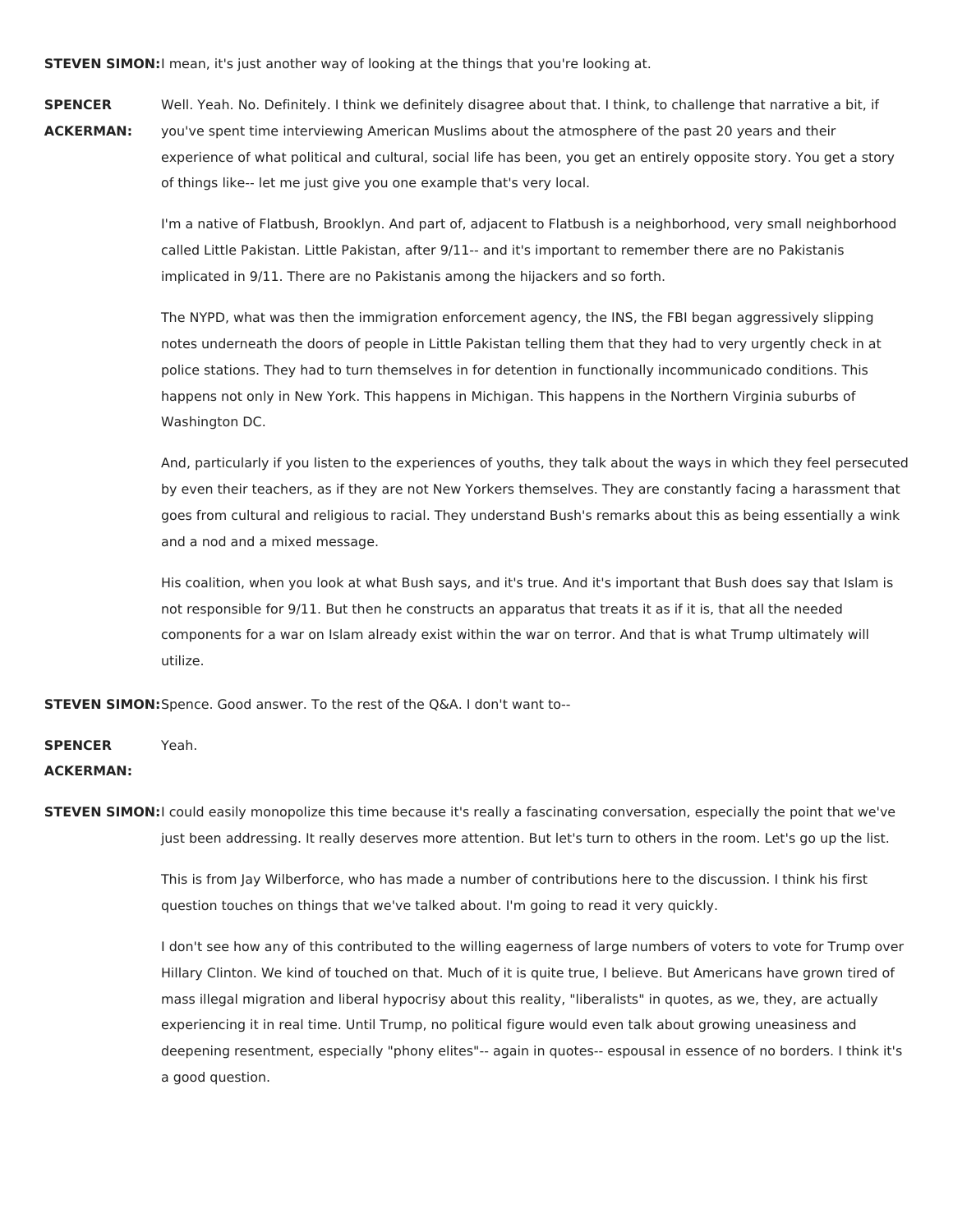**SPENCER ACKERMAN:** Sure. And I would just say let's look a little bit at the political trajectory of precisely that consideration, the consideration of immigration as not just a legal and political phenomenon but also a cultural one, one of-- as it's constantly discussed now on the right among figures that valorize Trump-- as a replacement of a current electorate with an existing one. Look at how a figure who has been such a crucial ally to Trump on this, someone like Kris Kobach. Well, what was his job after 9/11?

He was John Ashcroft's immigration advisor at the Justice Department. Along with Ashcroft, he, at times, against the wishes of the INS, constructed these roundups, constructed immigration fitting it within the context of the war on terror and, accordingly, militarizing the treatment of immigrants not just at the border but inside American borders. It gives immigration a security cast to it that Trump is reacting to over a series of 15 or so years that this takes place.

It's also something that, in 2006 and '7, really breaks after alongside the dissatisfaction with the way the Iraq war is going, Bush's ties to the right, and, in particular, kind of rising nativist forces that will take up this banner and also this militarization in the Tea Party and the MAGA movement. Culturally, you see this mixing with concerns about the war on terror all the time, the rise of militia figures that, like the minutemen along the border, that use kind of military cosplay and hunt for immigration-- that hunt for immigrants, and, throughout the course of the Obama era, the hysteria-- none of it real. None of it based on absolutely anything-- that ISIS and al-Qaeda are coming up through the southern border and so forth.

What the question reflects is that it has the MAGA movement and this immigration conception that it possesses has seeped so deeply within the war on terror that this militarization infuses it. I don't think that the questioner is misperceiving, from their perspective, the liberal hypocracies that surround it. It's the liberals that created the Democratic Party, that creates the Department of Homeland Security, and takes this kind of very euphemistic, at times, deceitful, and disingenuous rhetoric.

Obama, of course, deports vastly more people than Trump does. Obama puts children, unaccompanied migrants in cages like Trump does and seems, very often, to get a kind of pass on all of this. But all of this comes within a context that is inextricable from 9/11.

**STEVEN SIMON:**So let me ask you a question posed by Michael Singer. And this is-- I don't know. Let's see what you think.

**SPENCER** OK.

**ACKERMAN:**

- **STEVEN SIMON:**Given that the global war on terror and a long war is manifestly a disaster and seems to be emerging in the public consciousness as a failure, what potential do you see for reform or dismantling of the massively expanded national security state, given that any proposal to do so risks a political third rail of, quote, "weak on defense, not supporting veterans, et cetera," political attacks? That's a good question.
- **SPENCER ACKERMAN:** It's a great question. I think that there is this kind of burgeoning reconsideration of the war on terror. And the question is, how far will it be able to influence elite politics? The Biden administration has-- I mean, look, you can really see the continuities of the war on terror even in their seeming departures.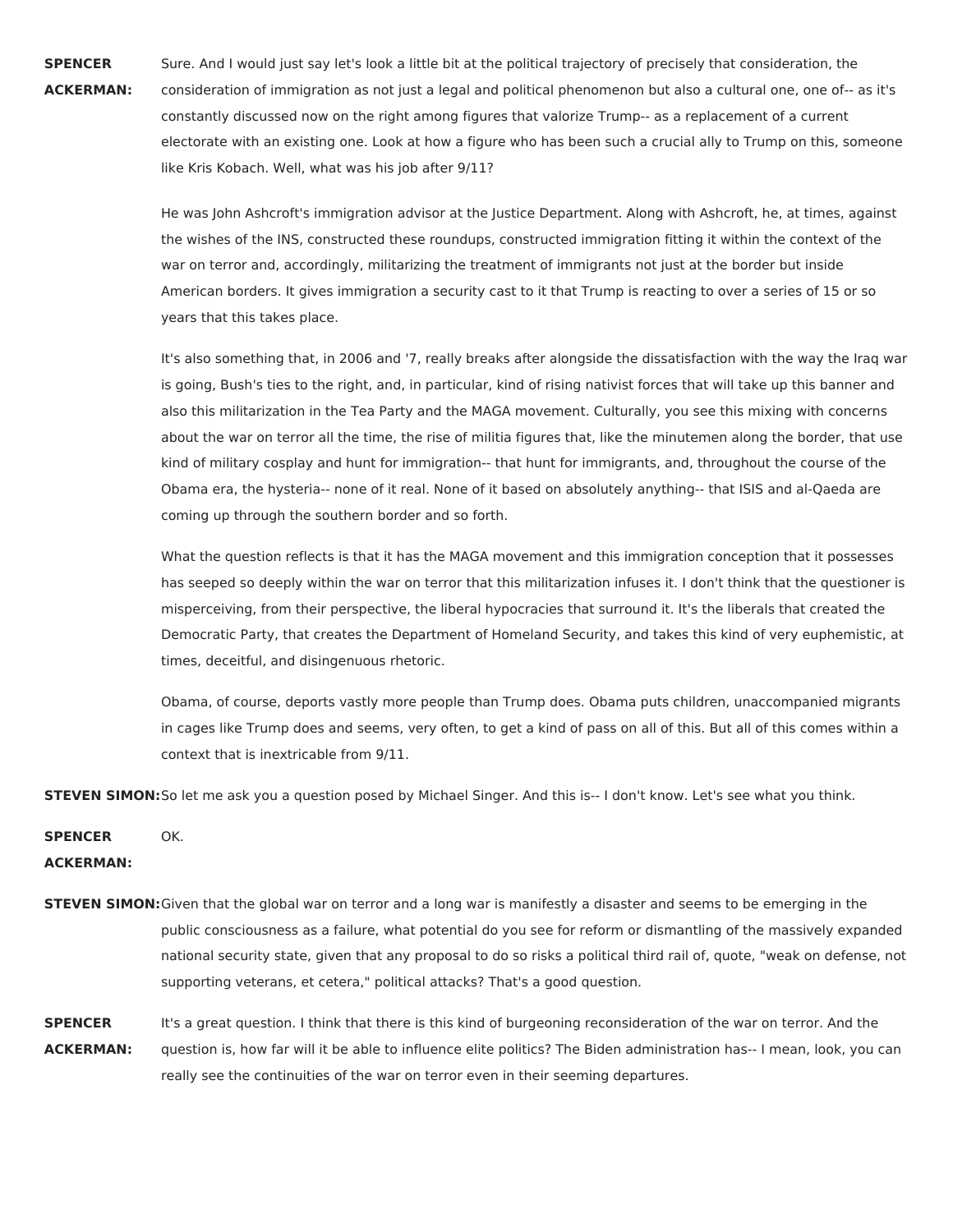Biden has withdrawn from Afghanistan. And in a very controversial position in August, while facing a tremendous amount of elite criticism for it, particularly how disastrously it did, in fact, go, he sticks to it kind of as a matter of first principle. He starts talking in very expansive terms about the unacceptability of maintaining a forever war. The trouble is that, outside of the deployment to Afghanistan, very little of the war on terror has, in fact, architecturally, institutionally been, in fact, abandoned, jettisoned, rolled back, repealed, and so forth. And now we are facing a circumstance in which vastly more Afghans are having their lives and livelihoods threatened this winter because of economic sanctions the Biden administration has chosen to place on postwar Afghanistan, far, far more potentially lethal than the entire eight-- I'm sorry-- the entire 20-year war itself.

So this really is an enormous political challenge. I think what will ultimately determine the answer to the question is going to be the way in which outsider forces in politics can both mobilize and use the war on terror as part of and repeal of, roll back of the national security state and so forth, on both the left and the right as part of a broader package of what they wish to force either political party to do in terms of more massive social and economic reforms.

**STEVEN SIMON:**Well, that's depressing.

**SPENCER ACKERMAN:** Yes.

- **STEVEN SIMON:**So now let's dig a little deeper here. There's a really good question from an anonymous attendee, which goes like this. Historically, we have often displayed a disturbing level of nativism. Is the a version of this country without it? How do we change course toward a more untied politics with these factors and fear-based policies and cultural experiences so deeply entrenched? That sort of overlaps with the previous question. But it really gets to something deeper about trends in American history and the structural factors underpinning American society.
- **SPENCER ACKERMAN:** Yes, absolutely. I want-- I commend the question. I try-- that it didn't or I labor not to treat the war on terror as a departure from American history but, instead, try and treat it as something that the United States does throughout its history. The first people of the United States shackles in stress positions and forces into conditions of prolonged nudity and prolonged fear, paranoia, extensive surveillance, and so forth, our enslaved people that it kidnaps from Africa and sells as property and then enshrines as property. It is contained in Native genocide and the ways in which the military generation that completes the conquest of the West is the same generation that becomes the officer corps in the Spanish-American war. That begins-- pardon me-- waterboarding people and using other torture techniques in the Philippines and introducing that as a legacy into the US military and what will become, over the course of the 20th century, a national security state.

All of these continuities run very deeply, I think, in settler colonialist countries like the United States, like Israel, like Australia, like Brazil. I think nativism, because it is, in fact, a settler populace that becomes politically hegemonic, socially and economically hegemonic as well, will always have this element of nativism precisely because it's about telling people who come here and who might have been encouraged to come here under conditions of attracting necessary and cheap labor to tell them that, ultimately, this country is not, in fact, for them. The way you get over it, the way you conquer it, the way you beat it, the way you discredit it is the same way that the United States-- and in particular people in the United States from marginalized communities have always done it-- is through expanding democracy inside the United States, expanding democratic opportunities, solitaristic opportunities inside the United States.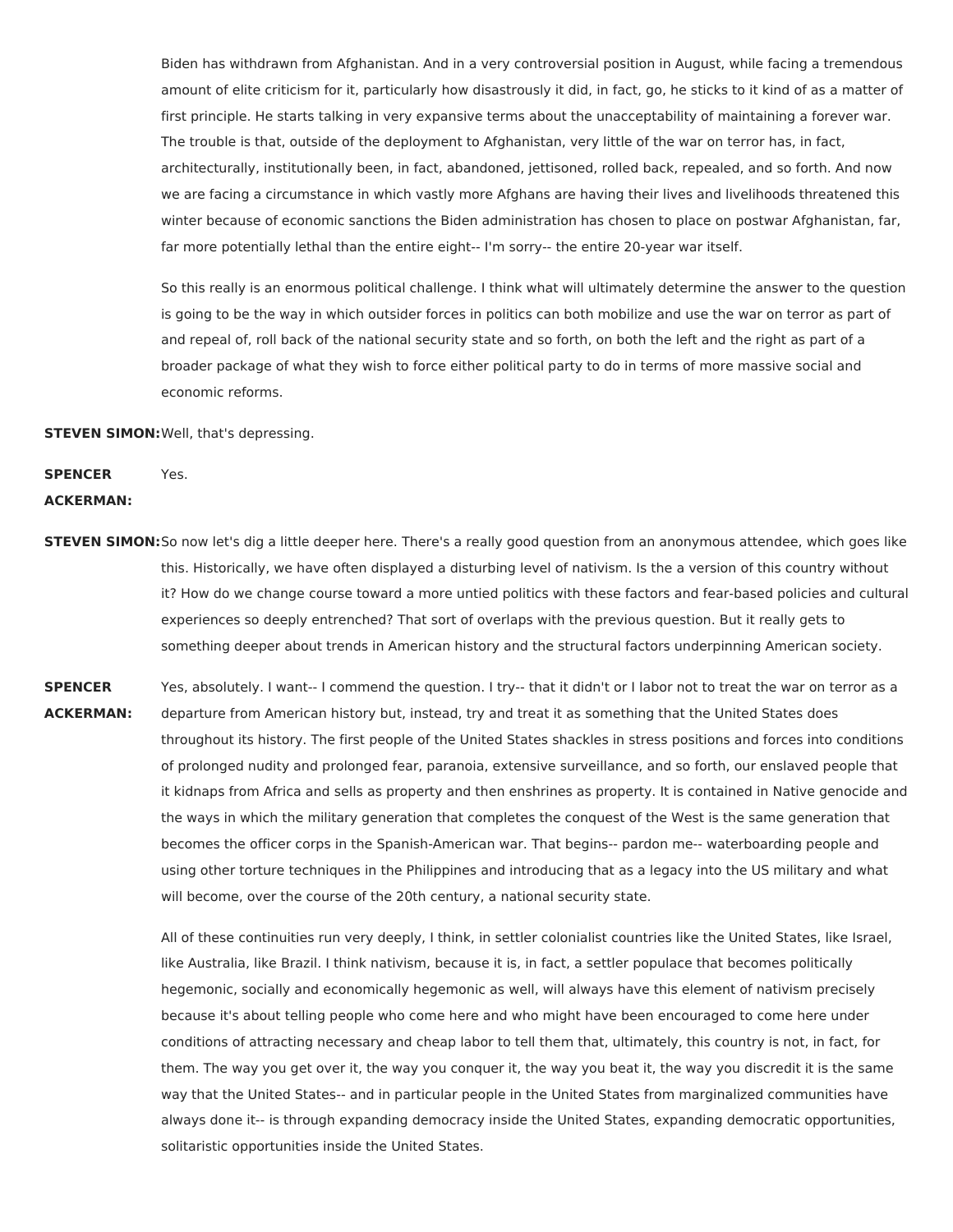It is an oppositional politics of solidarity and resistance that has made the United States as free as the United States ultimately is, as judged by the people who have to endure the greatest repression within the United States. It is not the Constitution. It never has been the Constitution. It has to do with resistance that people put up under conditions of repression for democratic opportunities that make everyone freer, that makes everyone safer. This is, ultimately, evident in so many struggles for civil rights throughout American history.

- **STEVEN SIMON:**Powerful response. Let's crack on. So here's an interesting one from Rick Gander, a member of the audience. He asks, if you look at what Trump used to attack Hillary during the campaign, it seems, to me, the vast majority had to do with the terrorism factor, Benghazi, email security, as well, of course, of her connection with Obama as a person and his policies. I assume you'd endorse that view.
- **SPENCER ACKERMAN:** Yes, indeed. You'll see, in the book, that I go into all of these episodes in some degree of depth. I would also say that it's important to look at Trump and the way that, under MAGA, the Republican coalition's position on the war on terror is upended and complicated in significant ways by the way in which Trump sees the war on terror through figures of identification, like Barack Obama and Hillary Clinton, people he portrays as inhibiting what the real war on terror is. And that's the meaning of the catch phrase radical Islamic terror.

What that phrase means, in context, is disciplining what terrorism we're really talking about and distinguishing white political violence, political violence committed by white people from the kinds of political violence that Trump believes, the mechanisms, the apparatus, the opportunities, the authorities of the state ought to be oriented against and vigilante action licensed against. That, ultimately, along with the identification of the security apparatus and the war on terror with these liberal and technocratic elements as it gets to the kind of entrenched quagmires of the war on terror under Obama where nothing quite ends. Things seem to grind on constantly.

After the killing of Osama bin Laden, Obama makes, I believe, a very fateful decision not to argue that the war on terror has ended but, in fact, to contribute to it going out somewhere into the future. And no one, through any of the killings of now two ISIS leaders since, has been able to explain how this thing fits up into any sort of conclusion. Trump is able, not only to contextualize that in a narrative of humiliation, but to extend that to discrediting those in elite politics and institutions that might be saying things like, this guy has a tremendous amount of criminal exposure and also connections including important foreign-policy connections to overseas adversaries of the United States. And he has a very powerful explanation for that, which is, the people accusing me of all of this have gotten you into quagmire after quagmire and have lied to you through all of it.

**STEVEN SIMON:**It's disappointing.

**SPENCER** Yeah. It's not great.

## **ACKERMAN:**

**STEVEN SIMON:**Yeah. So let's move to the religious right. So there's a good question here on that. I mean, you've touched on the religious right, I think, quite deftly. But Dr Paul Krieger in our audience asks the following. He says, the potent and rich religious right has influenced American politics in mysterious ways since before Trump. But, even more, how quote, "connected" do you think the religious right was in bringing about the January 6th insurrection? And do you think their influence will continue to seriously define the American political landscape? If so, how? If not, do you find that religious rights influence will either decline or continue to influence American politics? What do you think?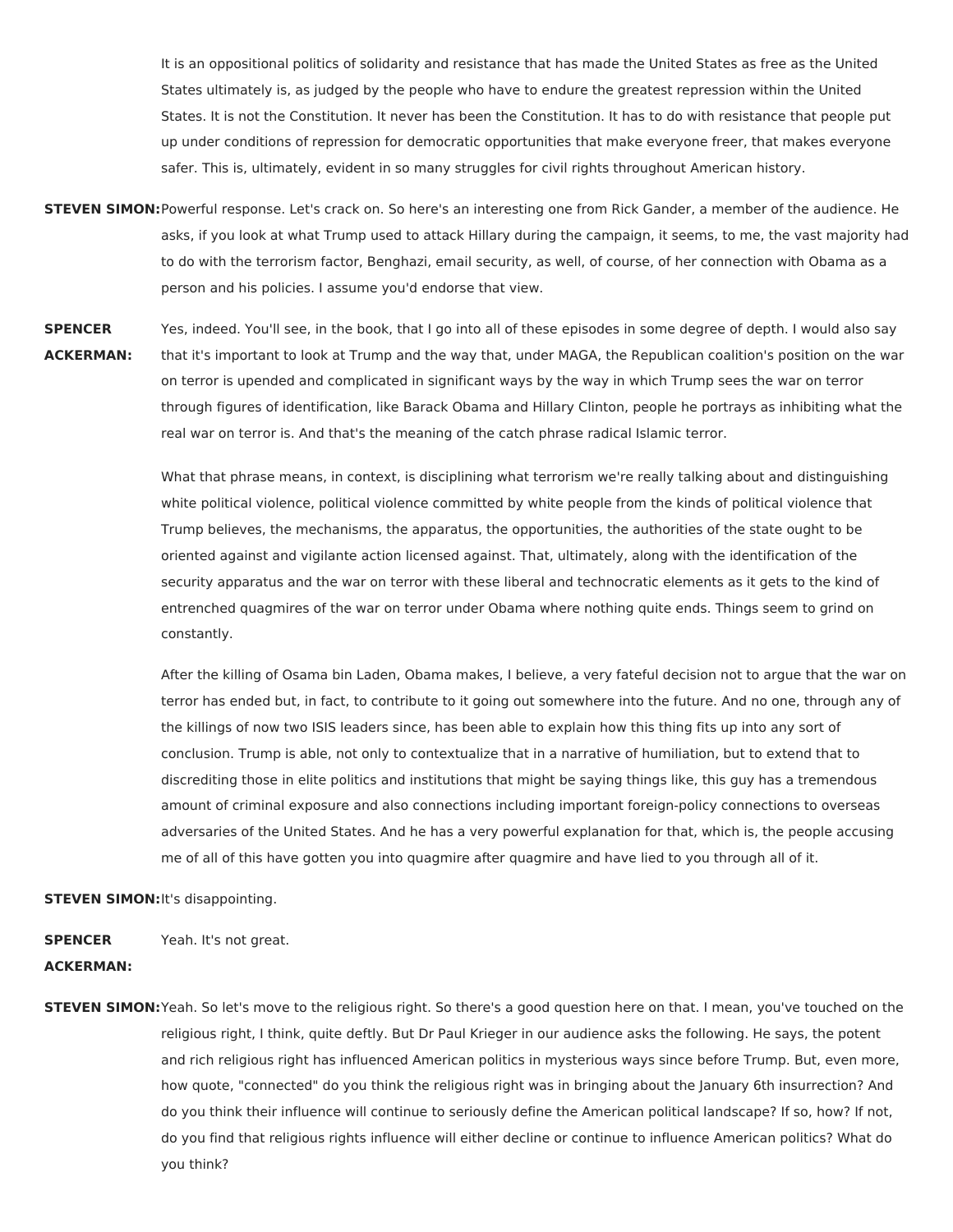**SPENCER ACKERMAN:** I'm going to apply the question of, how directly responsible do I think that is? Because I think that takes a greater deal of kind of empirical focus than I have devoted to that angle on that question. But I think your point is something that I spend a great deal of time on, particularly in the second chapter of the book, which is to analyze how leading figures on the religious right interpret 9/11 and the war on terror. And they interpret it expressly religiously, starting at the first post-9/11 convention of the Southern Baptist conference.

From the stage, Islam is written out of the Abrahamic faith. The prophet Muhammad is described as a pedophile. Islam is treated as a rapacious threat to Christian civilization, that 9/11 has only been the latest instance to prove. And, a lot of times, I go back to that bifurcation and the way that national security coverage in journalism typically unfolds; very often, that was neglected as a serious consideration with the way the war on terror was being interpreted on the religious right, how figures on the religious right, despite whatever it was that President Bush said about Islam, they push it over more like, yeah, yeah, yeah.

But we really know who's terrorism we're talking about, that becomes even more potent beyond specific boundaries within the religious right coalition. You look at things like the 2010 intense hysteria over the construction of a Muslim but more cosmopolitan cultural center near the former World Trade Center site in lower Manhattan. That becomes interpreted as the Ground zero mosque.

Something as culturally, religiously, and politically despicable, like the equivalent of Mehmet the Conqueror turning Hagia Sofia in Constantinople into a mosque, a symbol of marauding Islamic triumph and tribute. That takes hold around the country. The wave that we see of vigilante violence, particularly after then, is really, at that point, removed from the boundaries that you brought up, that President Bush, in his rhetoric, tried not to make respectable. But I think the subtext, particularly the religious subtext, really took on a kind of life of its own and became a prism, a very important prism. Through which, we not only interrupt the war on terror, used to stand as whose terrorism was not or ought not to be.

**STEVEN SIMON:**Yeah, that's an interesting take on this. So let me follow it up with maybe a concluding question or two because we need to reserve just a couple of minutes at the end for housekeeping and advertising upcoming sessions. So I guess the two questions I have-- or one's big and one's small. I'll ask the small one-- well, I'll ask the small one first.

> So one way to look at the problem that you're analyzing in your book and allies so powerfully in this session here is it just leaves me wondering whether you believe in contingency. So let me explain what I mean by that. Except for some hanging chad, Al Gore would have been president. There's a conventional wisdom, perhaps unexamined conventional wisdom, that he would have prosecuted the war on terror differently to the way that Bush did.

So the first, the small question is, if you believe in contingency, in this mode, does Trump look as inevitable as you've presented him? The second question-- I'm going to get him both out of the way.

**SPENCER ACKERMAN:** OK.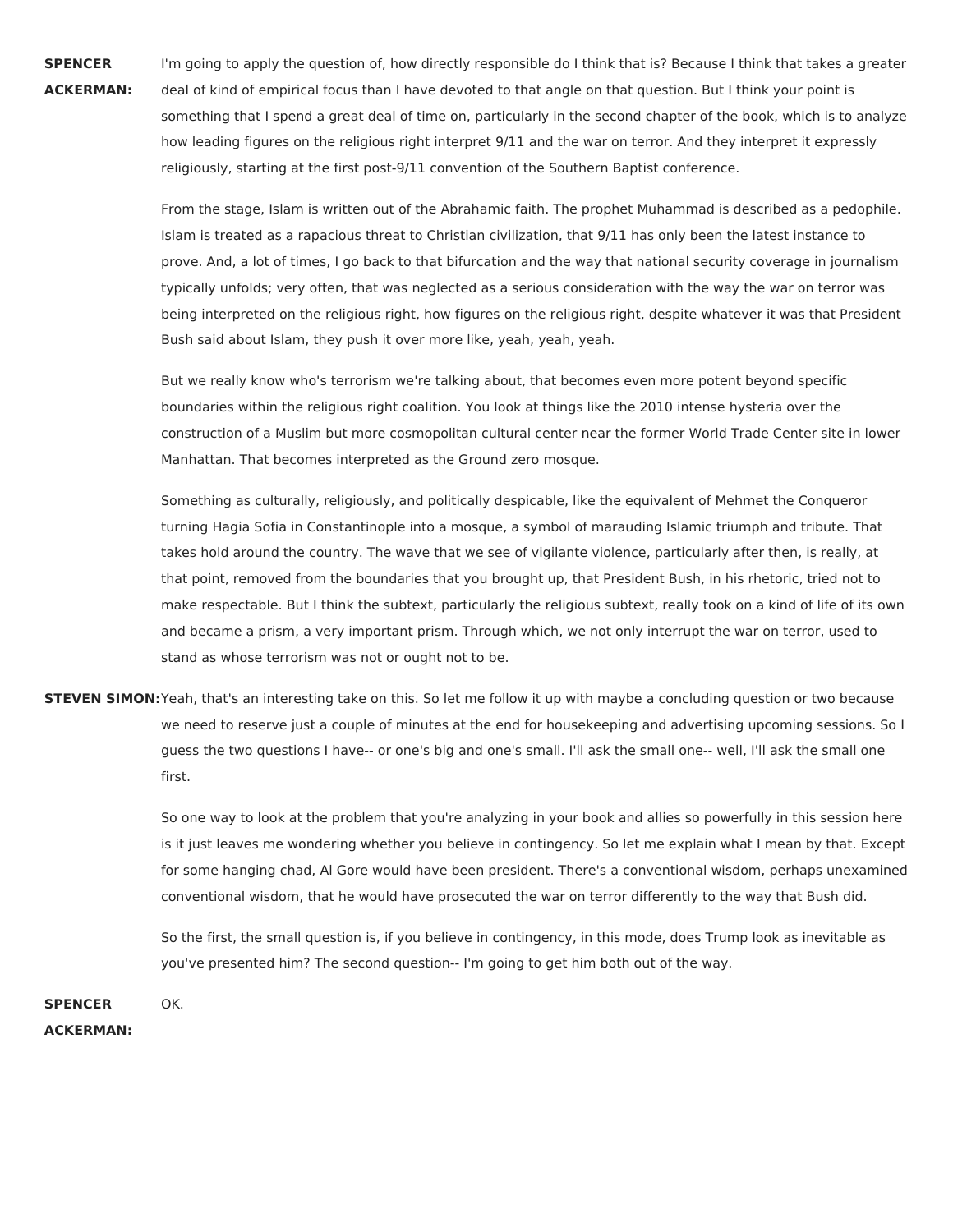- **STEVEN SIMON:**The second question is, so if you had been president in 2001 when the attacks took place and coming from temperamentally, logically, and even perhaps, for the sake of the counterfactual, aware of what the future might hold for the United States, depending on the response that the government made at that moment to the 9/11 attacks, what would have been your course of action? Outline, for us, what the appropriate response would have been that you would have elected to pursue had you been president at that time.
- **SPENCER ACKERMAN:** I think I can do both of them at the same time. And I thank you for the question. So, with Gore, we have to look at what, after 9/11, Democrats, in fact, said and did and the way that they argued for the war on terror, the way they understood the war on terror. And you quickly see the, if not full unanimity, agreement with Bush on all of the important premises that I believe make the war on terror a disaster.

And this ties into what I would have done and would have not done. And Gore, in probably his most important pre-Iraq invasion remarks clarifying all of this, his remarks that say like don't invade Iraq, he lays out what is, essentially, a war on terror without the Iraq war. And I think that's probably what you would have gotten from a President Gore. Because that's what not President Gore actually said contemporaneously.

I think he would have felt all of the political pressures, the exact same political pressures that a President Ackerman would have felt too. And I mean those pressures not necessarily from people. The war on terror is not something people demanded. The war on terror is something elites oriented the war on terror to understand as a prism the attacks of 9/11.

And that gets into what I would have done, which is absolutely not that. Obviously, 3,000 people are dead. And that must be redressed. Like justice doesn't occur without a redress of that. These were my neighbors. I'm a native New Yorker.

What needed to happen after 9/11 was a very sharp focus on capturing, I believe, bringing to trial, and, thereby, discrediting the people who carried out 9/11, the elements of al-Qaeda that, in fact, do that and them alone. The biggest conceptual disaster behind the war on terror is the war on terror itself, the idea that you can fight an amorphous war against an enemy that you never define but understand as something, broadly speaking, involving Muslim political violence. None of that can find its way to any conclusion. It will not only generate its enemies. But it will, in the case of as we learned with ISIS, make its enemies larger and worse.

What the United States needed to have done-- if I could have given the post-9/11 speech, I would have-- perhaps not in that direct speech, but what I would have done is conceptualize and orient the 9/11 attacks within what Susan Sontag got at in those first days of her essay, which is that the United States was not facing an uprising of global Islam. The United States was facing reprisal for the ways in which its policies in the Middle East were violent, extractive, and exploitative, that the United States underwrote an unjust political and economic system in the Middle East. Then it created enormous conditions of both oligarchy, despair, and alienation.

And the United States needs to do-- this is both me as a journalist and for your thought experiment-- what President Ackerman would be saying. What the United States needs to do is what any doctor needs to do and pledges at every moment. Clearly, not the doctors in the war on terror for the CIA. But, first, do no harm. Stop doing all of these violent, expropriate, and extractive things.